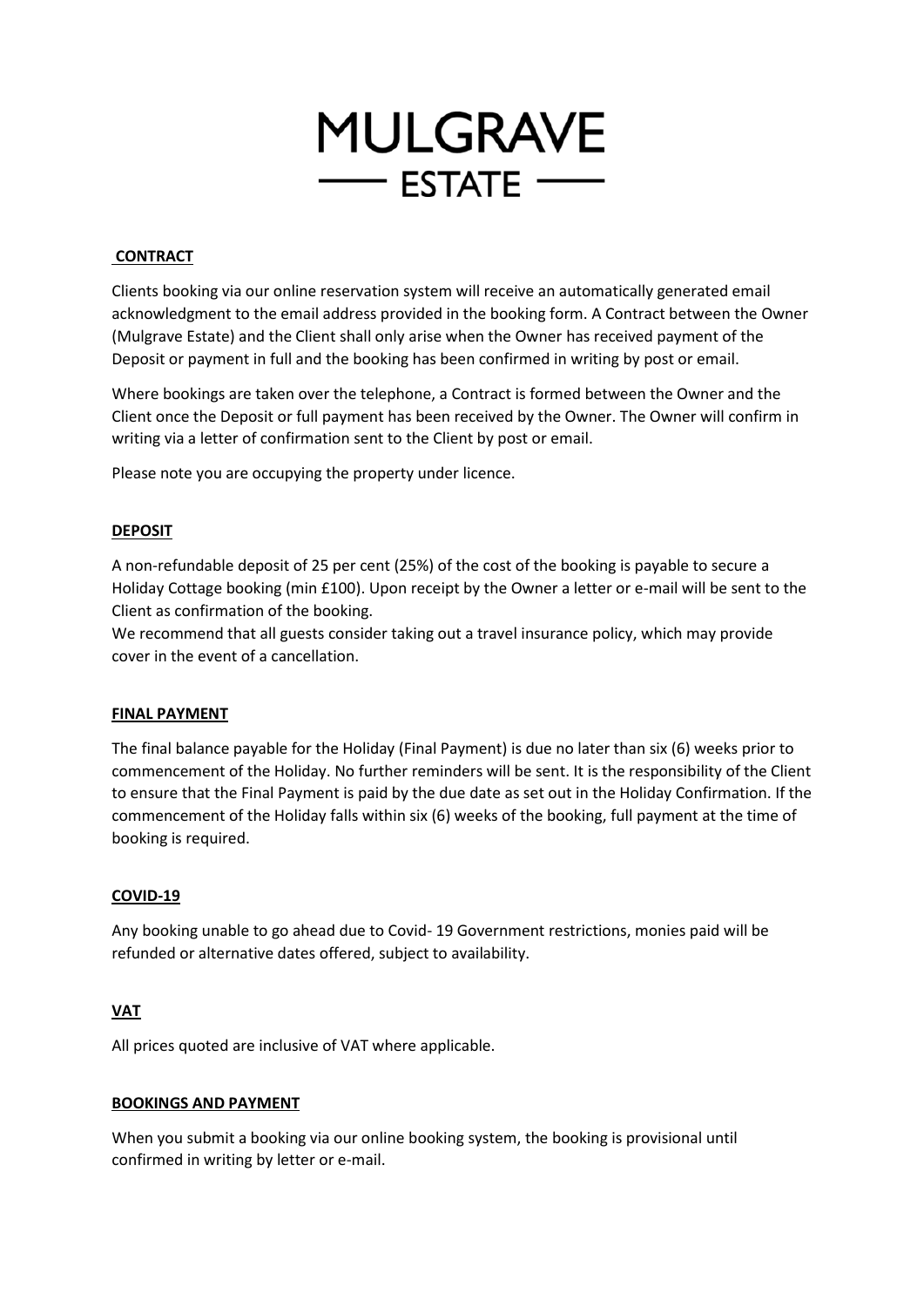The Client will pay the Deposit to the Owner within seven (7) days. If the Deposit is not received within this time, the Owner has the right to cancel this reservation.

Upon receipt of the Deposit, the Owner will issue a Holiday Confirmation to complete the booking.

The Client will make the final payment no later than six (6) weeks prior to commencement of the Holiday.

Payment can be made by debit or credit card, bank transfer or cheque. Bank transfers should be made to the Marquis of Normanby Estate, Sort Code: 20-75-92 Account No: 10669849. Cheques should be made payable to Mulgrave Estate.

All payments must be made in GB Pounds Sterling.

# **BOOKING DETAILS**

Upon receipt of the Holiday Confirmation from the Owner, the Client should check all the details carefully. Any errors MUST be notified to the Owner within seven (7) days. No changes may be made after this time.

# **CANCELLATION BY THE CLIENT**

If the Client wishes to cancel the Holiday, the Client should notify the Owner in writing. If the Holiday falls within the time whereby the Final Payment is due, the Client is immediately liable for such payment.

The Owner will attempt to re-let the property at no discount and if successful, no Final Payment will be required from the Client.

Notwithstanding the above, the Deposit is non-refundable.

# **OTHER CANCELLATIONS**

In the unlikely event that the Owner has to cancel the Holiday for whatever reason, the Owner will refund any payments made by the Client in full. The Owner is not liable for any further claims.

### **ARRIVAL AND DEPARTURE TIMES**

Access to the Property will be permitted at 4pm on the date of arrival. The Client must vacate the Property on the departure date by 10am. Sorry, no exceptions.

### **PETS**

Dogs are accepted by arrangement with the Owner at the time of booking. There is a maximum of two (2) dogs allowed in the Property. Dogs are charged at a rate of £35.00 per dog, per Property, per week. Any excess cleaning required after departure will be charged to the Client. Bookings that include pets are taken on the condition that all flea and worming treatments are up to date and the Owner reserves the right to ask for written evidence of such treatment. The Client is liable for all damage caused by his/her dogs. The Client should remove all traces, inside and out, from the Property of dog occupation before final departure.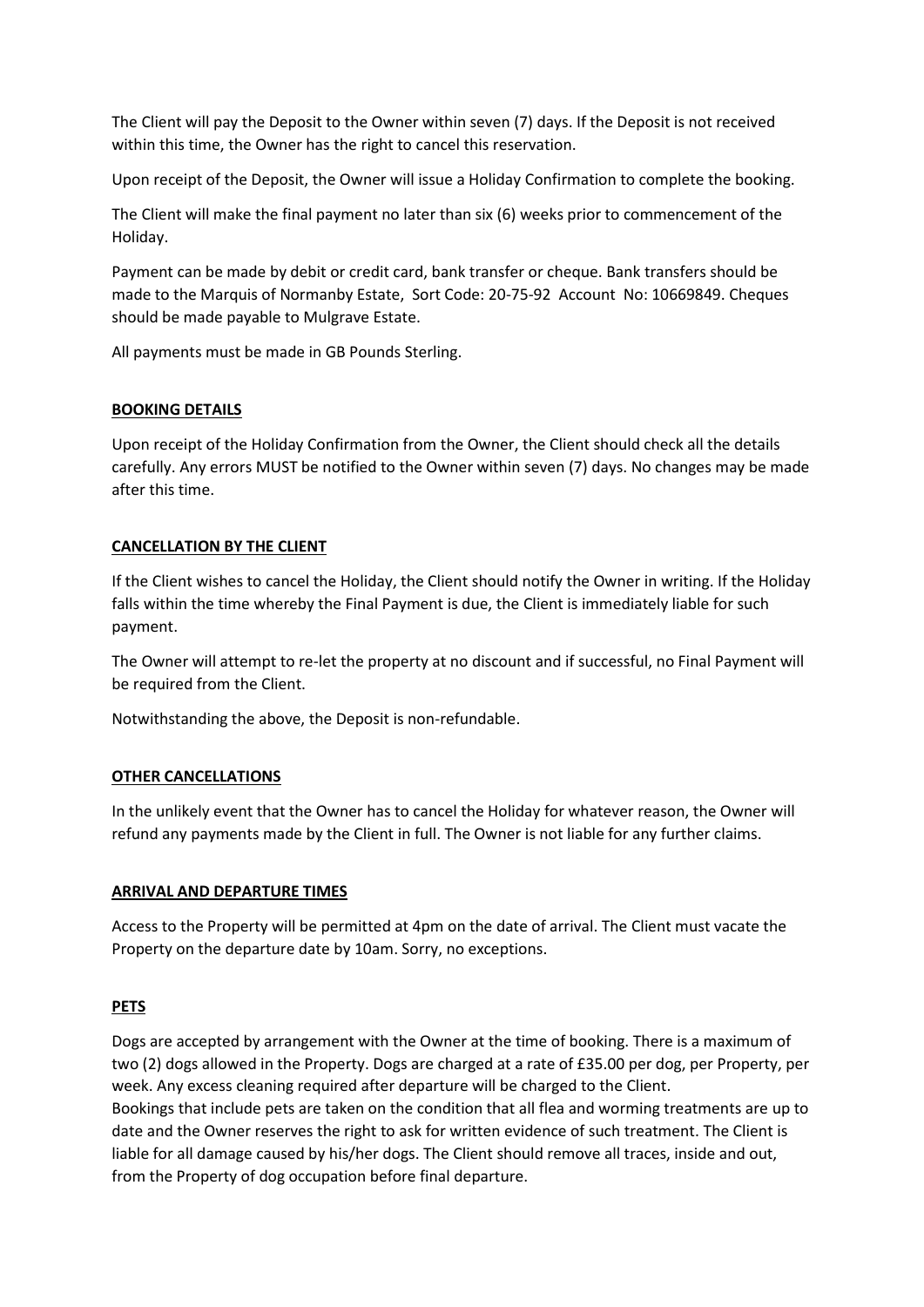The Client must not allow dogs on beds or furniture within the Property and are not permitted to leave pets unattended at the property at any time.

Please show consideration for guests visiting after you have gone home and bear in mind that some popular beaches do not permit dogs from May  $1<sup>st</sup> - 30<sup>th</sup>$  September.

### **BREAKAGES**

The Client is responsible for any breakages during the Holiday. Any breakages MUST be reported to the Owner. Such breakages will be paid for by the Client.

#### **LINENS**

All bed linen and towels are provided by the Owner.

### **RESPONSIBILITIES OF THE CLIENT**

During the Holiday, the Client must ensure the following:

1. That the number occupying the Property will not exceed the number stated on the Holiday confirmation.

2. The Property is used solely for the purpose of a Holiday.

3. That due consideration is shown to others (to include, but not be limited to, refraining from abuse of the Property and/or offensive or rude behaviour to the Owner, his Representatives or any other third parties such as neighbours).

4. To allow if reasonably required the Owner access to the Property during the Holiday.

5. To keep the Property, and all items such as furniture, utensils, equipment, fixtures and fittings in or on the Property in the same state of repair and condition as at the commencement of the Holiday and to ensure the same state of order upon vacating the Property.

6. To report any breakages or damage caused by the Client and to reimburse the Owner with the cost of replacement.

7. The Client must not allow any other person access to the Property other than those persons in the Client's party.

#### **AVAILABILITY OF PROPERTY**

The Property will be available to the Client after 4pm on the day of arrival and must be vacated by 9am on the day of departure.

#### **LIABILITY**

The Owner accepts no liability for the Client's personal possessions during the Holiday.

#### **INSURANCE**

**The Owner recommends that all guests consider taking out a travel insurance policy, which may provide comprehensive cover in the event of a cancellation.**